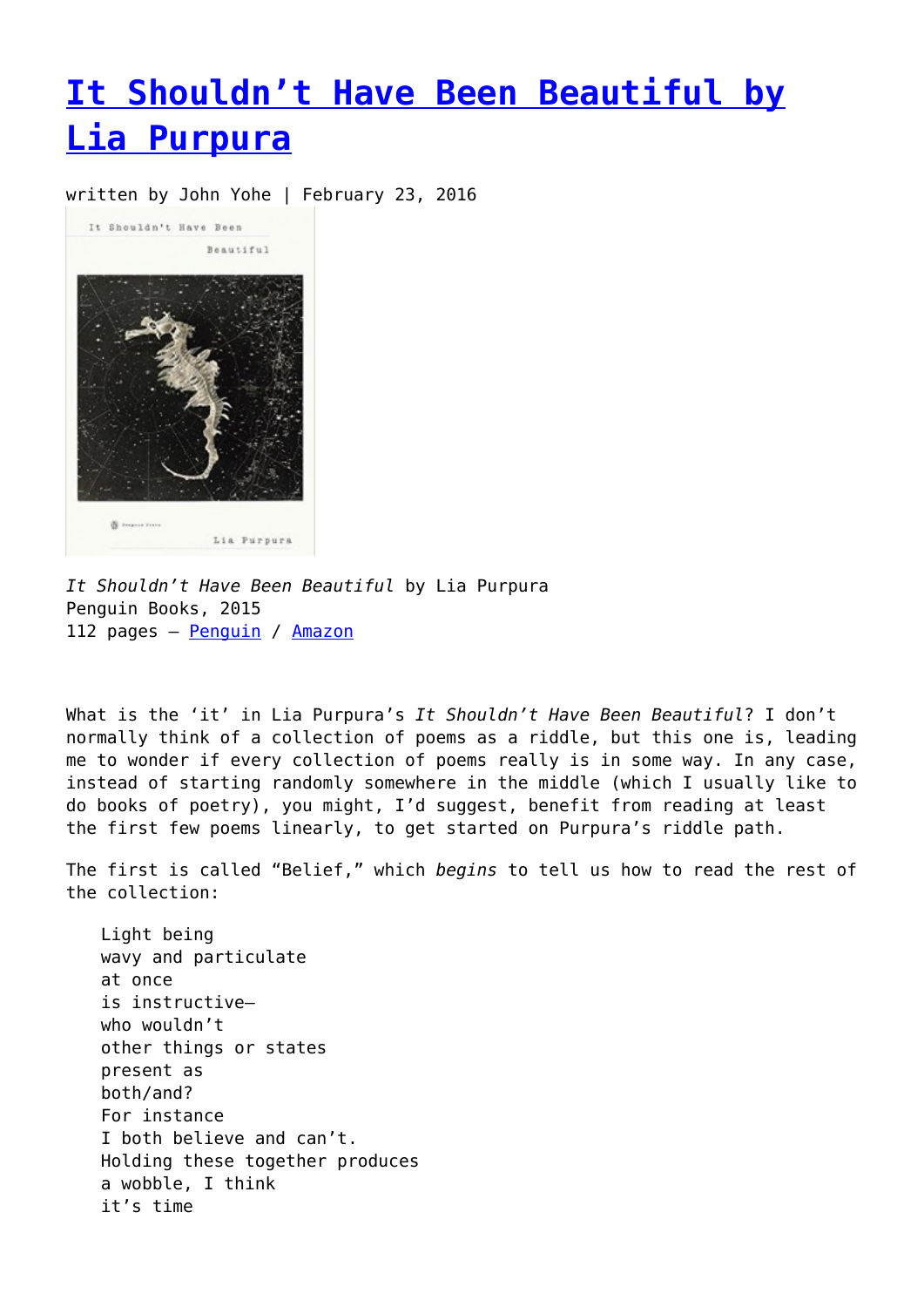to take seriously as a stance.

I say "Belief" *begins* to tell us how to read the book, because Purpura has now sent us wobbling. Two pages later we have "Uncertainty," seemingly the opposite of belief (versus, say, doubt, a stronger word) making me feel that Purpura wants to wobble more to belief. And she does, though with a qualification, as "Uncertainty" hints at. Because if "Belief" tells us what this series of poems might be about, "Uncertainty" tells us how the poems should be read. Uncertainty being

…not a place at all. I just practice there, assemble some beliefs, disturb others and put the extras into a pile for mosaics, one of my big projects for the future.

*It Shouldn't Have Been Beautiful* is in fact the assemblage (and/or the mosaic) she mentions—a collection of beliefs, disturbed ones perhaps, but more importantly, small ones. As Purpura herself would say, is saying, a bunch of small beliefs does not necessarily add up to One Big Profound Belief, in anything. Thus, uncertainty. Thus, wobbling.

Thus, too, my uncertainty about the book. Purpura's poems are on the shorter side, with heavy enjambment, which might lead one (like me) to at first assume she's going for that uncertainty in, perhaps, Robert Creeley's poems. But they're not. At the smaller level, Purpura very much goes for a certain wisdom in her poems, and so is more like Kay Ryan. I say a 'certain' wisdom because, well, here's a later poem titled "Gone":

It's that, when I'm gone (and right off this is tricky), I won't be worried about being gone. I won't be here to miss anything. I want now, sure, all I've been gathering since I was born, but later, when I no longer have it, being gone (perhaps a state of everlasting, who knows), this moment (stand closer, love, you can't be too close), is not a thing I'll know to miss. I doubt I'll miss it.